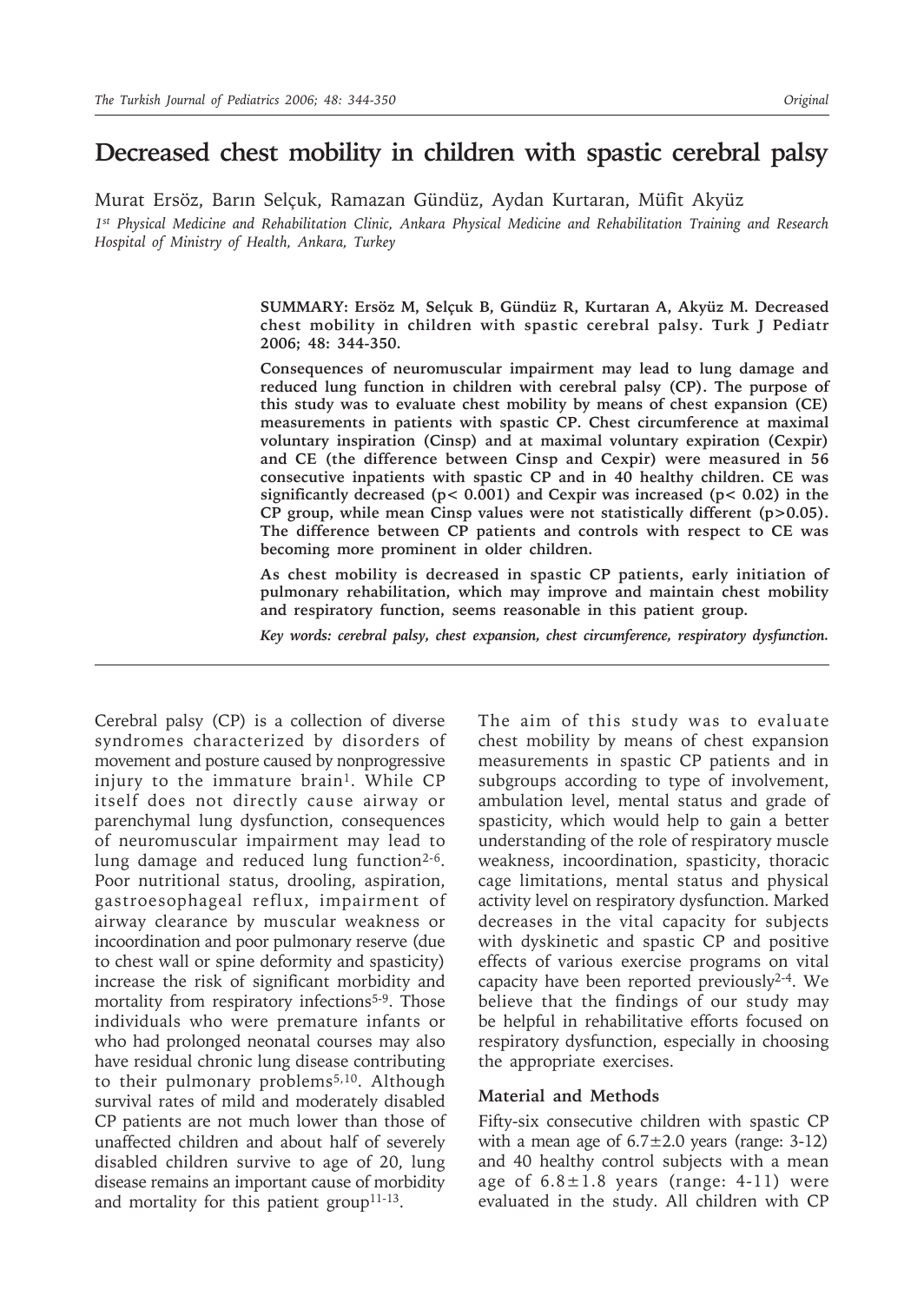were inpatients hospitalized for rehabilitation. None of the children had any apparent evidence of intrinsic lung disease. Body weight, height and tibial length of the right leg, which have been reported as a reliable and valid proxy for stature in children with cerebral palsy up to 12 years of age14, were recorded for each subject. Type of involvement (quadriplegic, triplegic, diplegic or hemiplegic)<sup>1</sup>, mental status (normal or mental retardation), grade of spasticity according to Ashworth scale (slight, mild, moderate, severe), level of ambulation (nonambulatory, ambulatory with orthosis and/or assistive device, ambulatory without orthosis and assistive device) and presence of scoliosis and kyphosis were noted for CP patients.

Chest circumference at maximal voluntary inspiration (Cinsp) and at maximal voluntary expiration (Cexpir) and chest expansion (CE) (the difference between Cinsp and Cexpir) were measured in sitting position using a tape measure marked in 0.1 cm increments at the level of the fourth intercostal space by the first author. All children were informed about the examination and were asked to exhale as much as possible and hold the position for Cexpir measurements and to take as deep a breath as possible and to hold it for Cinsp measurements<sup>15</sup>. Only the subjects who could cooperate throughout the examination were included in the study. The highest value of Cinsp and the lowest value of Cexpir in three attempts were recorded for all children and the difference between Cinsp and Cexpir was recorded as CE.

SPSS software version 8.0 was used for data analysis. The data were expressed as the mean and standard deviation or as frequencies when appropriate. The spastic CP and control groups were compared by independent samples t-test for age, body weight, height, tibial length, Cinsp, Cexpir, CE and by chi-square test for gender. One-way ANOVA and Tukey Honestly Significant Difference (HSD) analysis were conducted to document the differences among CP subgroups according to type of involvement, mental status, ambulation level and grade of spasticity and the control group. Associations between grade of spasticity and Cinsp, Cexpir, CE were investigated by Spearman correlation test. A level of p <0.05 was used as a cut-off level for statistical significance.

## **Results**

The distribution of spastic CP patients according to type of involvement, mental status, ambulation level and grade of spasticity and the frequencies of scoliosis and kyphosis in CP patients are presented in Table I. None of the patients had

**Table I.** Distribution of CP Patients According to Type of Involvement, Mental Status, Ambulation Level, Grade of Spasticity and Presence of Scoliosis and Kyphosis

|                                                  | n(56)          | $\%$     |
|--------------------------------------------------|----------------|----------|
| Type of involvement                              |                |          |
| Quadriplegic                                     | 20             | 35.7     |
| Triplegic                                        | 12             | 21.4     |
| Diplegic                                         | 21             | 37.5     |
| Hemiplegic                                       | 3              | 5.4      |
| Mental status                                    |                |          |
| Normal                                           | 43             | 76.8     |
| Mental retardation                               | 13             | 23.2     |
| Grade of spasticity (Ashworth)                   |                |          |
| Slight $(1)$                                     | 8              | 14.3     |
| Mild $(2)$                                       | 38             | 67.9     |
| Moderate (3)                                     | 10             | 17.9     |
| Severe (4)                                       | $\Omega$       | $\Omega$ |
| Ambulation level                                 |                |          |
| Non-ambulatory                                   | 12             | 21.4     |
| Ambulatory with orthosis and/or assistive device | 42             | 75       |
| Ambulatory without orthosis and assistive device | $\overline{2}$ | 3.6      |
| Scoliosis                                        |                |          |
| Absent                                           | 46             | 82.1     |
| Postural                                         | 7              | 12.5     |
| Present                                          | 3              | 5.4      |
| Kyphosis                                         |                |          |
| Absent                                           | 47             | 83.9     |
| Postural                                         | 7              | 12.5     |
| Present                                          | 2              | 3.6      |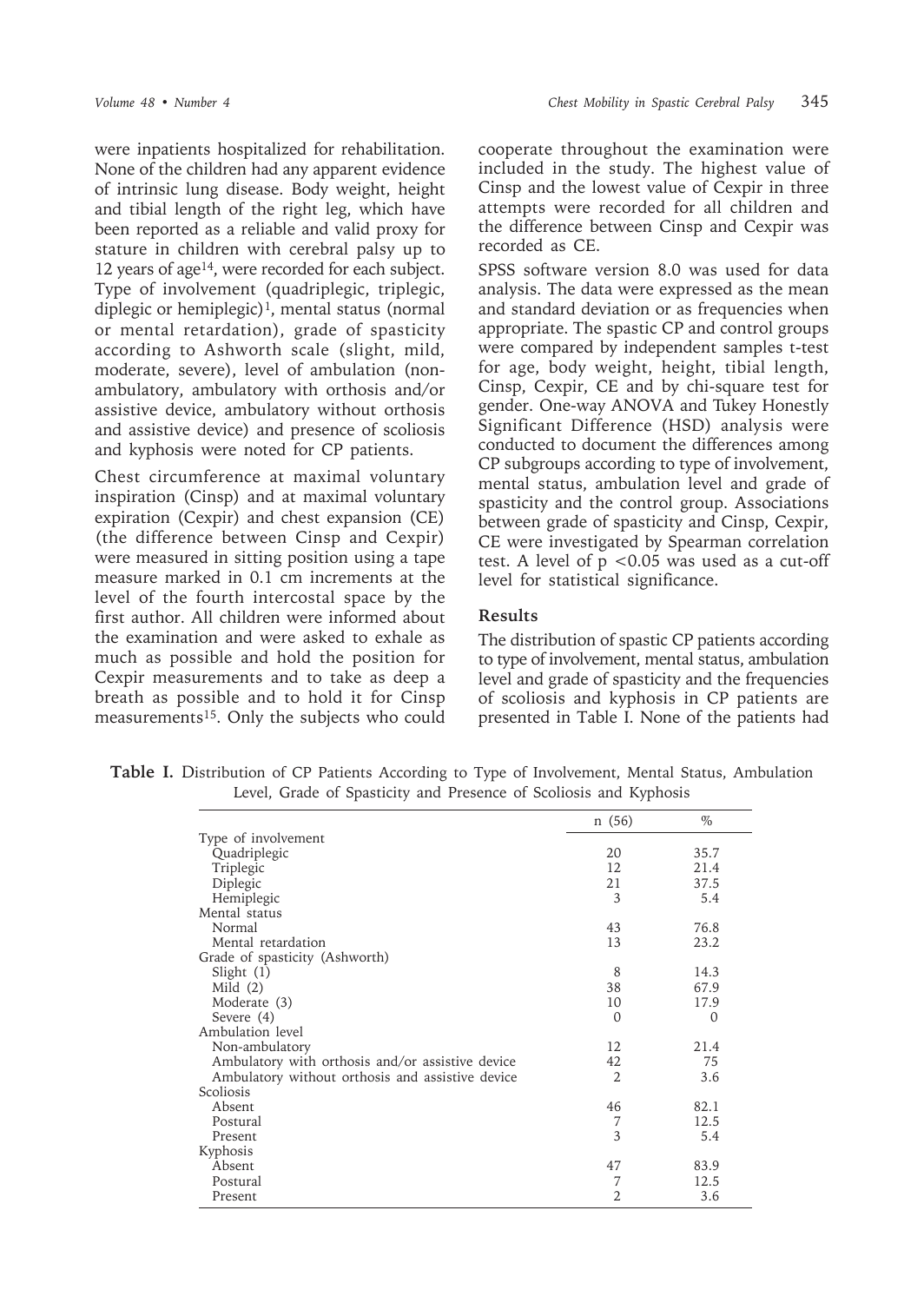apparent chest deformity. Results of comparison of spastic CP patients and control subjects for demographic and clinical parameters are presented in Table II. Although the groups were similar with respect to age and gender, there were statistically significant differences between groups with respect to height, weight, tibial length, Cexpir and CE. Height, weight, and tibial length were significantly decreased in children with CP. CE was significantly decreased and Cexpir values were increased in CP patients (Table II and Fig. 1). The changes in CE by age in spastic CP and control groups are shown in Figure 2. The difference between CP patients and controls with respect to CE was becoming more prominent in older children, as can be seen in Figure 2.



**Fig. 1.** Chest expansion (CE) in spastic CP and control groups (Upper borders of the bars represent Cinsp and lower borders represent Cexpir, and the values given in the bars represent CE).

Table II. Comparison of Results of Spastic CP and Control Groups for Gender, Age, Body Weight, Height, Tibial Length, Cinsp, Cexpir, and CE [Values for CP Subgroups are Given in the Lower Part of The Table  $(\text{mean} \pm SD)$ ]

|                                                            | Gender<br>(M/F) | Age<br>(years) | Height<br>(cm)   | Weight<br>(kg) | Tibial length<br>(cm) | Cexpir<br>(cm) | Cinsp<br>(cm)  | <b>CE</b><br>(cm) |
|------------------------------------------------------------|-----------------|----------------|------------------|----------------|-----------------------|----------------|----------------|-------------------|
| CONTROLS (n:40)                                            | 28/12           | $6.8 \pm 1.8$  | $116.4 \pm 11.3$ | $21.0 \pm 5.2$ | $24.3 \pm 3.4$        | $56.2 \pm 4.7$ | $61.1 \pm 5.4$ | $4.9 \pm 1.2$     |
| CEREBRAL PALSY (n:56)                                      | 43/13           | $6.7 \pm 2.0$  | $106.6 \pm 15.9$ | $17.6 \pm 4.8$ | $22.7 \pm 3.0$        | $58.7 \pm 5.2$ | $61.8 \pm 5.3$ | $3.1 \pm 0.9$     |
| P                                                          | 0.455           | 0.819          | 0.001            | 0.001          | 0.012                 | 0.018          | 0.519          | < 0.001           |
| <b>CP SUBGROUPS</b>                                        |                 |                |                  |                |                       |                |                |                   |
| Type of involvement                                        |                 |                |                  |                |                       |                |                |                   |
| Quadriplegic (n:20)                                        | 15/5            | $7.0 \pm 2.0$  | $102.6 \pm 23.2$ | $16.8 \pm 5.1$ | $22.3 \pm 3.3$        | $57.9 \pm 5.0$ | $60.7 \pm 5.0$ | $2.9 \pm 0.9$     |
| Triplegic (n:12)                                           | 11/1            | $6.9 \pm 1.7$  | $112.2 \pm 9.9$  | $19.7 \pm 5.8$ | $23.3 \pm 3.1$        | $60.0 \pm 6.7$ | $63.4 \pm 7.1$ | $3.4 \pm 0.6$     |
| Diplegic (n:21)                                            | 15/6            | $6.3 \pm 2.1$  | $106.5 \pm 9.3$  | $17.2 \pm 4.0$ | $22.6 \pm 2.7$        | $58.8 \pm 4.8$ | $62.1 \pm 4.7$ | $3.2 \pm 1.1$     |
| Mental status                                              |                 |                |                  |                |                       |                |                |                   |
| Normal (n:43)                                              | 31/12           | $6.2 \pm 2.2$  | $107.0 \pm 17.0$ | $18.1 \pm 5.3$ | $22.8 \pm 3.3$        | $59.0 \pm 5.5$ | $62.3 \pm 5.6$ | $3.2 \pm 0.9$     |
| Mental retardation (n:13)                                  | 12/1            | $6.8 \pm 0.8$  | $105.5 \pm 5.9$  | $16.0 \pm 2.4$ | $22.1 \pm 1.7$        | $57.6 \pm 4.0$ | $60.4 \pm 4.0$ | $2.8 \pm 0.8$     |
| Ambulation level                                           |                 |                |                  |                |                       |                |                |                   |
| Non-ambulatory (n:12)                                      | 10/2            | $5.8 \pm 1.5$  | $101.0 \pm 7.2$  | $14.3 \pm 2.1$ | $20.5 \pm 1.8$        | $55.9 \pm 3.1$ | $58.6 \pm 3.5$ | $2.8 \pm 0.7$     |
| Ambulatory with orthosis and/or<br>assistive device (n:42) | 32/10           | $6.9 \pm 2.1$  | $107.8 \pm 17.6$ | $18.4 \pm 5.1$ | $23.2 \pm 3.0$        | $59.5 \pm 5.5$ | $62.7 \pm 5.5$ | $3.2 \pm 0.9$     |
| Grade of spasticity (Ashworth)                             |                 |                |                  |                |                       |                |                |                   |
| Slight $(1)$ $(n:8)$                                       | 6/2             | $6.1 \pm 0.8$  | $108.5 \pm 5.1$  | $17.5 \pm 2.4$ | $22.8 \pm 1.6$        | $57.2 \pm 4.7$ | $61.0 \pm 4.3$ | $3.8 \pm 1.2$     |
| Mild (2) (n:38)                                            | 29/9            | $6.7 \pm 2.3$  | $105.9 \pm 19.0$ | $17.7 \pm 5.6$ | $22.7 \pm 3.3$        | $59.1 \pm 5.6$ | $62.1 \pm 5.9$ | $3.0 \pm 0.7$     |
| Moderate $(3)$ $(n:10)$                                    | 8/2             | $6.9 \pm 0.9$  | $108.0 \pm 6.3$  | $17.2 \pm 2.9$ | $22.5 \pm 2.6$        | $58.5 \pm 4.2$ | $61.3 \pm 4.1$ | $2.8 \pm 1.0$     |

CP: Cerebral palsy. Cexpir: Maximal voluntary expiration. Cinsp: Maximal voluntary inspiration. CE: Chest expansion.

The results of subgroups according to type of involvement, mental status, ambulation level and grade of spasticity are presented in Table II. There were statistically significant differences in one-way ANOVA among subgroups according to type of involvement and controls with respect to height ( $p < 0.005$ ), weight ( $p < 0.01$ ) and CE (p<0.001). Hemiplegic patients were not included in this analysis because of the limited patient number. Post hoc analysis

revealed that quadriplegic children had lower height  $(p<0.005)$  and weight  $(p<0.02)$ values than controls, diplegic patients had lower weight values than controls  $(p<0.04)$ and quadriplegic, triplegic, and diplegic CP patients had decreased CE when compared with controls (p<0.001). There were no significant differences among quadriplegic, triplegic and diplegic CP subgroups in any parameter  $(p>0.05)$ .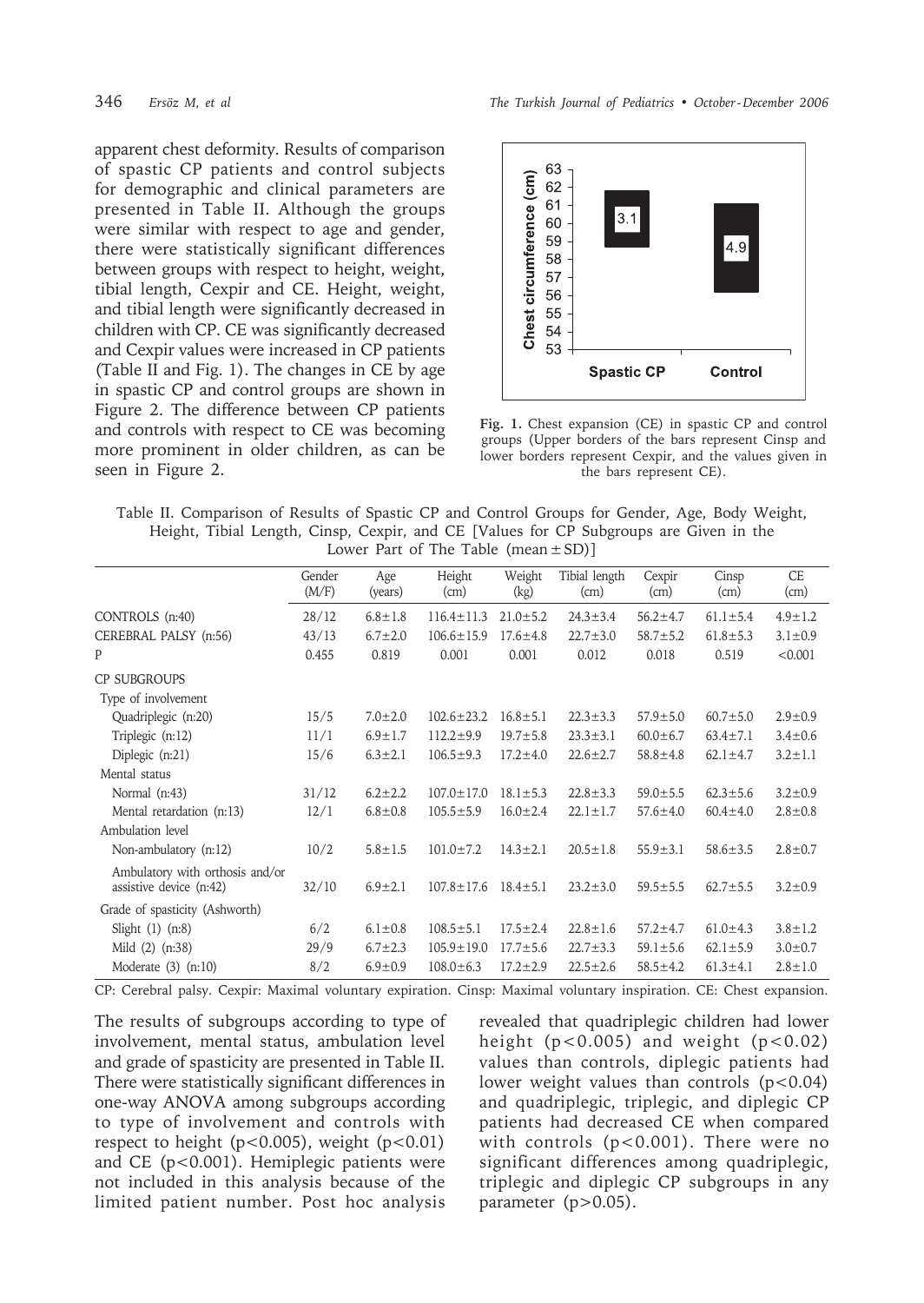

**Fig. 2.** The changes in chest expansion by age in spastic CP and control groups.

According to mental status, there were statistically significant differences among controls and subgroups with respect to height  $(p<0.006)$ , weight ( $p < 0.004$ ), CE ( $p < 0.001$ ) and Cexpir (p<0.05). Post hoc analysis revealed that children with mental retardation had lower height  $(p<0.05)$  and weight  $(p<0.008)$  values than controls; CP patients with normal mental status had lower height ( $p < 0.01$ ), weight ( $p < 0.03$ ) and higher Cexpir (p<0.04) values than controls; and both mentally retarded and CP patients with normal mental status had decreased CE (p<0.001). There were no significant differences between mentally retarded and mentally normal CP subgroups in any parameter  $(p>0.05)$ .

There were statistically significant differences among controls and subgroups according to ambulation level with respect to height (p<0.003), weight (p<0.001), tibial length (p<0.002), Cexpir (p<0.007) and CE (p<0.001). Patients who were ambulatory without orthosis and/or assistive device were not included in this analysis because of the limited patient number. In post hoc analysis non-ambulatory children had lower height (p<0.005), weight (p<0.001) and tibial length (p<0.002) values than controls; CP patients who were ambulatory with orthosis and/or assistive device had lower height  $(p<0.02)$ 

and higher Cexpir  $(p<0.02)$  values than controls; and CE values were decreased in both CP groups  $(p<0.001)$ . Non-ambulatory CP patients had significantly lower weight  $(p<0.04)$  and tibial length  $(p<0.03)$  values than ambulatory patients with orthosis and/ or assistive device. There were no significant differences between subgroups with respect to CE, Cexpir and Cinsp (p>0.05).

Statistically significant differences were observed among subgroups according to grade of spasticity and controls with respect to height  $(p<0.02)$ , weight  $(p<0.02)$  and CE  $(p<0.001)$ . There were no patients with severe spasticity. Post hoc analysis revealed that children with mild spasticity had lower height  $(p<0.01)$  and weight (p<0.03) values than controls. Patients with mild and moderate spasticity  $(p<0.001)$ and patients with slight spasticity  $(p<0.05)$ had decreased CE. There were no significant differences among subgroups with respect to any parameter  $(p>0.05)$ .

In Spearman correlation test, a weak negative correlation was observed between grade of spasticity and CE ( $r = -0.283$ ,  $p < 0.05$ ) in spastic CP patients, but there were no correlations between grade of spasticity and Cinsp or between grade of spasticity and Cexpir.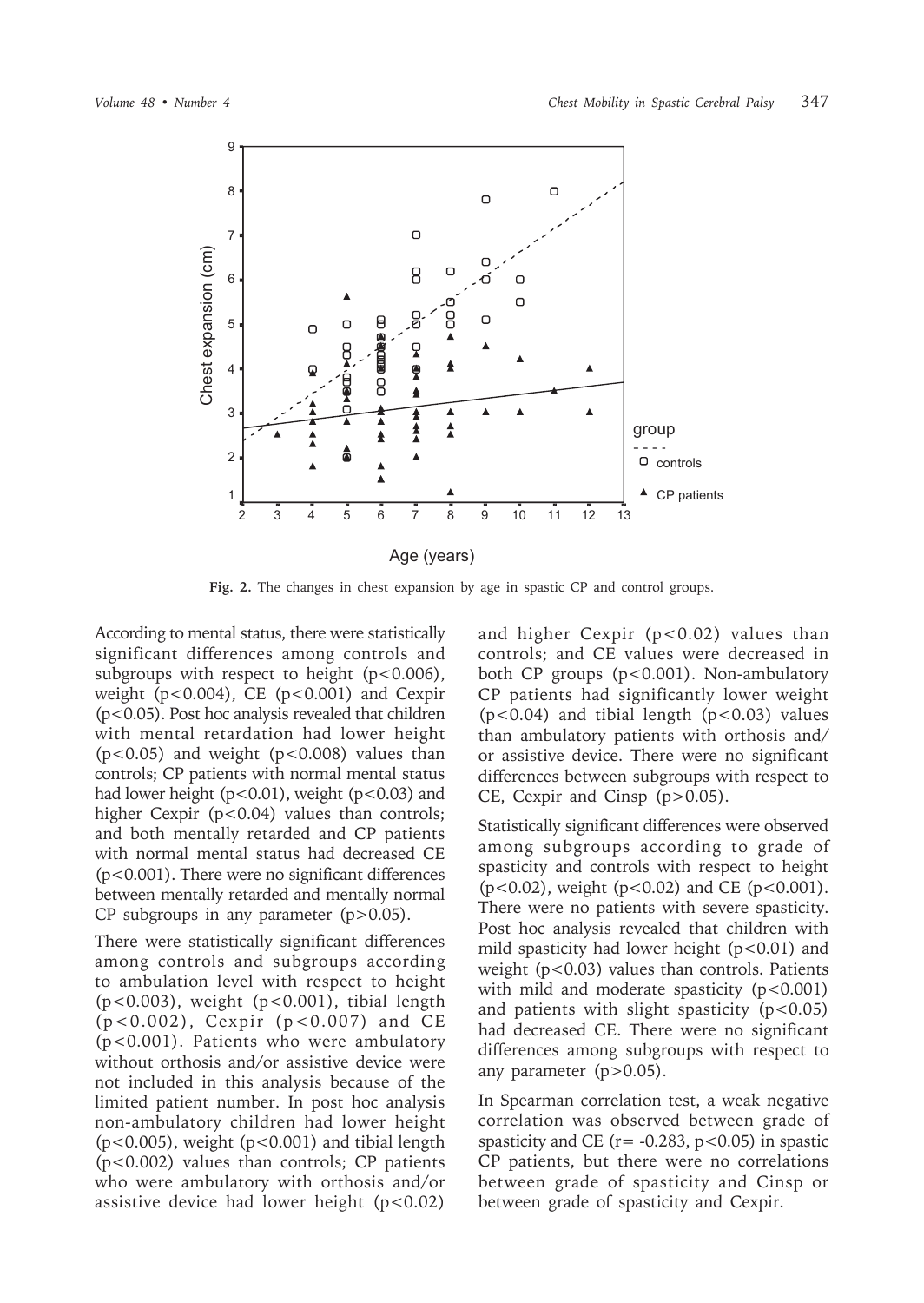# **Discussion**

The results of this study showed that chest mobility as evaluated by CE was decreased in spastic CP patients when compared with normal controls of similar age and gender. CE was significantly decreased in all CP subgroups according to type of involvement, mental status, grade of spasticity and level of ambulation. Although lower CE values were observed in quadriplegia, mental retardation, moderate spasticity (there were no patients with severe spasticity) and non-ambulatory subgroups, the differences among subgroups did not reach statistical significance. For chest expansion, normal functions of nervous system, respiratory muscles and costovertebral joints are needed<sup>15,16</sup>. As CP does not have articular involvement, the limited chest mobility may be due to impaired neuromotor control and incoordination, weakness, spasticity and secondary changes in the respiratory muscles2-4,16-18. The inability of the respiratory muscles to adequately increase and decrease the volume of the thoracic cavity may result in stiffening of the costovertebral joints, which may also decrease chest expansion<sup>16</sup>. The abnormal breathing patterns seen in CP patients because of the problems mentioned above are shallow breathing (rapid series of low amplitude excursions coupled with low vital capacity) and reversed breathing (the thorax makes inspiratory excursions while the abdomen makes expiratory excursions, or vice versa)<sup>3,16,18</sup>. Breathing by these abnormal patterns for a long period may further limit chest mobility by shortening of respiratory muscles and stiffening of costovertebral joints.

In the review of the literature, we could not find any study that investigated chest mobility in children with CP, but marked decreases in vital capacity have been reported in this patient group<sup>2-4</sup>. In these studies, mean vital capacities were 23-67% of the predicted normal values2-4. Vital capacity is defined as maximal total volume excursion that includes inspiratory capacity and expired reserve volume19. As chest expansion is the difference between maximal inspiration and maximal expiration, it can be speculated that the limited chest expansion observed in our study may have a major role in decreased vital capacity seen in CP patients, but detailed studies are needed to show this possible relationship.

348 *Ersöz M, et al The Turkish Journal of Pediatrics • October - December 2006*

Additional interesting findings of our study were slightly increased mean Cinsp and significantly increased mean Cexpir values observed in the CP group when compared with controls. As CP patients in our study had significantly decreased height, weight and tibial length, reflecting undernutrition and growth failure which are common in children with CP7, the observed slightly increased Cinsp and significantly increased Cexpir instead of decreased Cinsp and Cexpir were surprising. These findings revealed a tendency to development of barrel chest in spastic CP patients, which is a chest deformity seen in chronic obstructive lung diseases and is a sign of chronic air-trapping15,20. One-second forced expiratory volume test (FEV1) results, which are used for evaluation of expiratory function, were found to be low in CP patients in one study<sup>2</sup>, whereas they were normal in another<sup>3</sup>. It has been reported that an approximately 50% increase in FEV1% vital capacity values could be obtained with an adaptive seating system which corrected the posture of the thorax and head<sup>21</sup>. Marked increases in expiratory time and vital capacity were also observed by this adaptive seating system and these changes were attributed to the unobstructed airway obtained by this system<sup>21</sup>. According to some authors, children with CP behave like patients with obstructive lung disease although they have no signs of obstruction<sup>2,21</sup>. This may be the result of neuromotor disturbance which caused inability to force the thorax back to normal size2 and/or may be due at least in part to some degree of obstruction of the upper airways because of the incorrect posture of the thorax, neck and head<sup>21</sup>. Incoordinated laryngeal opening with diaphragmatic activity may be another possible cause of airway obstruction18. The significantly increased mean Cexpir and the observed higher mean Cinsp than expected in our study can be explained by inability to force the thorax back to normal size and by chronic hyperinflation, which may be the result of incomplete expiration. We believe that these findings supported the possibility of obstructive lung impairment in spastic CP patients. Furthermore, there were postural abnormalities in 16/56 (28.6%) of CP patients in our study, which could possibly cause upper airway obstruction as explained<sup>21</sup>. Finally, aspiration with or without gastroesophageal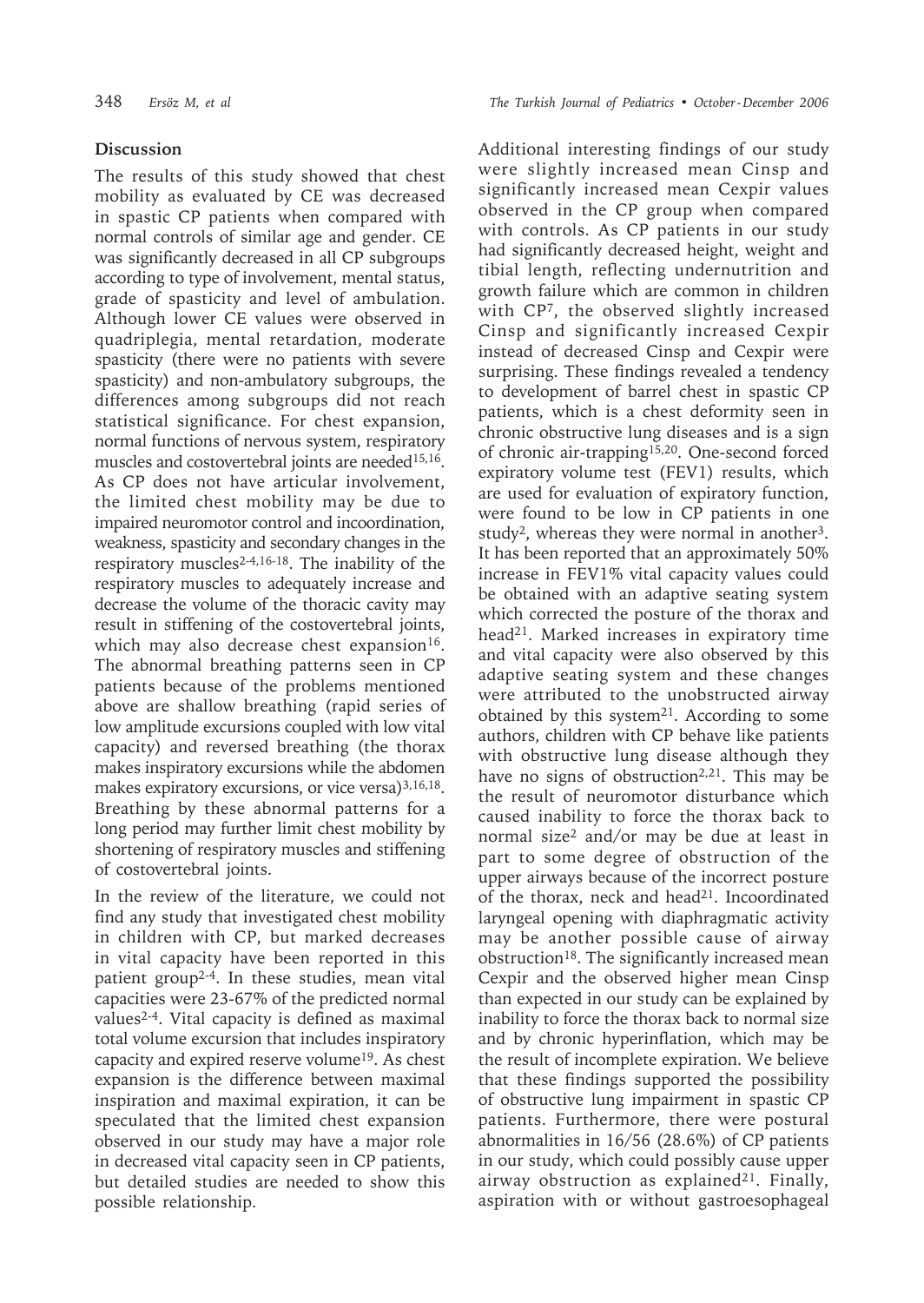reflux may be another causative factor for obstructive respiratory dysfunction in CP patients, but new studies are needed for clarification of the presence of obstructive respiratory dysfunction in children with spastic CP and for determination of the underlying mechanisms.

Another important finding to mention is significantly decreased CE in all spastic CP patients independent of the type of involvement. Although marked respiratory muscle involvement was not expected in diplegic patients, CE was also decreased in this subgroup. The possible explanation of this uniform decrease in CE observed in all CP subgroups may be the limited physical activity. In our study, 13 of 56 patients were nonambulatory, 42 were ambulatory with orthosis and/or assistive device, 2 were ambulatory without orthosis and/or assistive device and all patients had very limited physical activity. None of the patients was able to run or participate in sports as normal children do. This finding suggested that increased respiratory demand as a result of intensive physical activity has a major role in the development of normal chest mobility, but this possible relation should be investigated by further studies. Increased physical work capacity in children with CP has been reported after physical training programs without any negative side effects<sup>22</sup>. Effect of such training programs on chest mobility may be another future field of investigation.

As lung disease is an important cause of morbidity and mortality for CP patients<sup>13</sup>, evaluation and management of respiratory dysfunction should be recognized as part of the routine rehabilitation. Respiratory muscle strengthening exercises, especially for muscles of expiration, which would help to decrease the thorax to normal size as well as facilitate construction of effective cough, should be included in the rehabilitation program. Chest expansion exercises, which include maximum inspiration and expiration, will prevent stiffening of costovertebral joints and shortening of respiratory musculature. Strengthening of trunk and neck muscles coupled with posture exercises and adaptive seating systems may improve posture, diminish the obstruction of the upper airway because of bad posture and improve respiratory function. Breathing exercises will be helpful in achieving effective inspiration

and expiration, in improving coordination and in elimination of abnormal breathing patterns seen in children with CP. Aquatic exercises, when available, may be beneficial for CP patients because of the hydrostatic pressure of the water, which provides increased pressure on the chest - they may help effective expiration and to decrease thorax volume to normal size. Finally, regular exercises for intensive physical activity that may improve chest mobility can be conducted. Aquatic exercises<sup>4</sup>, bicycle<sup>22</sup>, arm ergometry or programs of quicker and slower motions<sup>22</sup> can be chosen for this purpose according to the patient's ability.

In conclusion, chest mobility as evaluated by CE is decreased in spastic CP patients, which may interfere with respiratory function. The difference between CP patients and controls becomes more prominent in older children and there is a tendency to development of barrel chest. These findings raise the need of early initiation of pulmonary rehabilitation, which may improve and maintain chest mobility and respiratory function, prevent development of chest deformity and, as a consequence, decrease the morbidity and mortality due to lung disease.

#### **REFERENCES**

- 1. Stempien LM, Gaebler-Spira D. Rehabilitation of children and adults with cerebral palsy. In: Braddom RL (ed). Physical Medicine and Rehabilitation (2nd ed). Philadelphia: WB Saunders; 2000: 1191-1212.
- 2. Bjure J, Berg K. Dynamic and static lung volumes of school children with cerebral palsy. Acta Paediatr Scand Suppl. 1970; 204 (Suppl): 35-41.
- 3. Rothman JG. Effects of respiratory exercises on the vital capacity and forced expiratory volume in children with cerebral palsy. Phys Ther 1978; 58: 421-425.
- 4. Hutzler Y, Chacham A, Bergman U, Szeinberg A. Effects of a movement and swimming program on vital capacity and water orientation skills of children with cerebral palsy. Dev Med Child Neurol 1998; 40: 176-181.
- 5. Toder DS. Respiratory problems in the adolescent with developmental delay. Adolesc Med 2000; 11: 617-631.
- 6. O'Donnell DM. Pulmonary complications in neuromuscular disease. Adolesc Med 2000; 11: 633-645.
- 7. Sullivan PB, Lambert B, Rose M, Ford-Adams M, Johnson A, Griffiths P. Prevalence and severity of feeding and nutritional problems in children with neurological impairment: Oxford Feeding Study. Dev Med Child Neurol 2000; 42: 674-680.
- 8. Reyes AL, Cash AJ, Green SH, Booth IW. Gastrooesophageal reflux in children with cerebral palsy. Child Care Health Dev 1993; 19: 109-118.